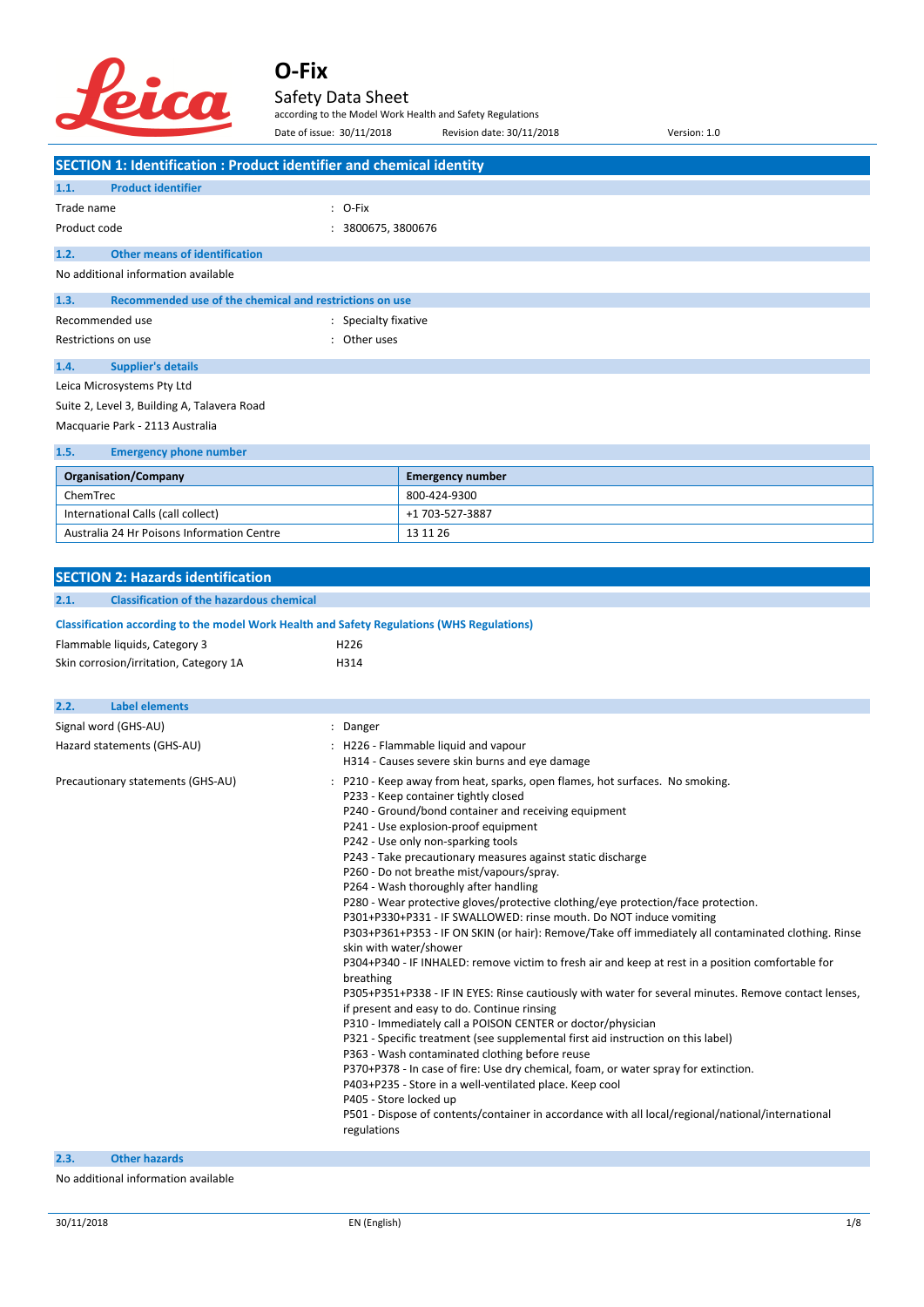### Safety Data Sheet

| <b>SECTION 3: Composition/information on ingredients</b> |               |                      |      |                                                                                                                                    |  |
|----------------------------------------------------------|---------------|----------------------|------|------------------------------------------------------------------------------------------------------------------------------------|--|
| <b>Name</b>                                              | CAS-No.       | <b>Compound type</b> | %    | <b>Classification according</b><br>to the model Work<br><b>Health and Safety</b><br><b>Regulations (WHS</b><br><b>Regulations)</b> |  |
| Ethanol                                                  | 64-17-5       |                      | < 70 | Not classified                                                                                                                     |  |
| methanol                                                 | 67-56-1       |                      | < 5  | Flam. Liq. 2, H225                                                                                                                 |  |
| acetic acid                                              | 64-19-7       |                      | < 7  | Flam. Liq. 3, H226<br>Acute Tox. 5 (Oral), H303<br>Skin Corr. 1A, H314                                                             |  |
| Isopropanol                                              | $67 - 63 - 0$ |                      | < 4  | Not classified                                                                                                                     |  |
| Formaldehyde                                             | $50-00-0$     |                      | < 4  | Not classified                                                                                                                     |  |

|        | <b>SECTION 4: First aid measures</b>                                                           |  |                                                                                                                                                                        |  |
|--------|------------------------------------------------------------------------------------------------|--|------------------------------------------------------------------------------------------------------------------------------------------------------------------------|--|
| 4.1.   | <b>Description of first aid measures</b>                                                       |  |                                                                                                                                                                        |  |
|        | First-aid measures general                                                                     |  | : Call a physician immediately.                                                                                                                                        |  |
|        | First-aid measures after inhalation                                                            |  | Remove person to fresh air and keep comfortable for breathing.                                                                                                         |  |
|        | First-aid measures after skin contact                                                          |  | Rinse skin with water/shower. Remove/Take off immediately all contaminated clothing. Call a physician<br>immediately.                                                  |  |
|        | First-aid measures after eye contact                                                           |  | Rinse cautiously with water for several minutes. Remove contact lenses, if present and easy to do.<br>Continue rinsing. Call a physician immediately.                  |  |
|        | First-aid measures after ingestion                                                             |  | : Rinse mouth. Do not induce vomiting. Call a physician immediately.                                                                                                   |  |
| 4.2.   | <b>Symptoms caused by exposure</b>                                                             |  |                                                                                                                                                                        |  |
|        | Symptoms/effects after skin contact                                                            |  | : Burns. May cause an allergic skin reaction.                                                                                                                          |  |
|        | Symptoms/effects after eye contact                                                             |  | : Serious damage to eyes.                                                                                                                                              |  |
|        | Symptoms/effects after ingestion                                                               |  | : Burns.                                                                                                                                                               |  |
| 4.3.   | Indication of any immediate medical attention and special treatment needed                     |  |                                                                                                                                                                        |  |
|        | Other medical advice or treatment                                                              |  | : Treat symptomatically.                                                                                                                                               |  |
|        | <b>SECTION 5: Firefighting measures</b>                                                        |  |                                                                                                                                                                        |  |
| 5.1.   | <b>Extinguishing media</b>                                                                     |  |                                                                                                                                                                        |  |
|        | Suitable extinguishing media                                                                   |  | : Water spray. Dry powder. Foam. Carbon dioxide.                                                                                                                       |  |
| 5.2.   | Special hazards arising from the substance or mixture                                          |  |                                                                                                                                                                        |  |
|        | Fire hazard<br>: Highly flammable liquid and vapour.                                           |  |                                                                                                                                                                        |  |
| 5.3.   | Special protective equipment and precautions for fire-fighters                                 |  |                                                                                                                                                                        |  |
|        | Protection during firefighting                                                                 |  | : Do not attempt to take action without suitable protective equipment. Self-contained breathing<br>apparatus. Complete protective clothing.                            |  |
|        | <b>SECTION 6: Accidental release measures</b>                                                  |  |                                                                                                                                                                        |  |
| 6.1.   | Personal precautions, protective equipment and emergency procedures                            |  |                                                                                                                                                                        |  |
| 6.1.1. | For non-emergency personnel                                                                    |  |                                                                                                                                                                        |  |
|        | Emergency procedures                                                                           |  | No open flames, no sparks, and no smoking. Only qualified personnel equipped with suitable protective :<br>equipment may intervene. Do not breathe mist/vapours/spray. |  |
| 6.1.2. | For emergency responders                                                                       |  |                                                                                                                                                                        |  |
|        | Protective equipment                                                                           |  | : Do not attempt to take action without suitable protective equipment. For further information refer to<br>section 8: "Exposure controls/personal protection".         |  |
| 6.2.   | <b>Environmental precautions</b>                                                               |  |                                                                                                                                                                        |  |
|        | Avoid release to the environment. Notify authorities if product enters sewers or public waters |  |                                                                                                                                                                        |  |
| 6.3.   | Methods and material for containment and cleaning up                                           |  |                                                                                                                                                                        |  |
|        | Methods for cleaning up                                                                        |  | : Take up liquid spill into absorbent material. Notify authorities if product enters sewers or public waters.                                                          |  |
|        |                                                                                                |  | SECTION 7: Handling and storage, including how the chemical may be safely used                                                                                         |  |
| 7.1.   | <b>Precautions for safe handling</b>                                                           |  |                                                                                                                                                                        |  |
|        | Additional hazards when processed                                                              |  | : In the United States, refer to OSHA 1910.1048 for requirements for handling of formaldehyde solutions.                                                               |  |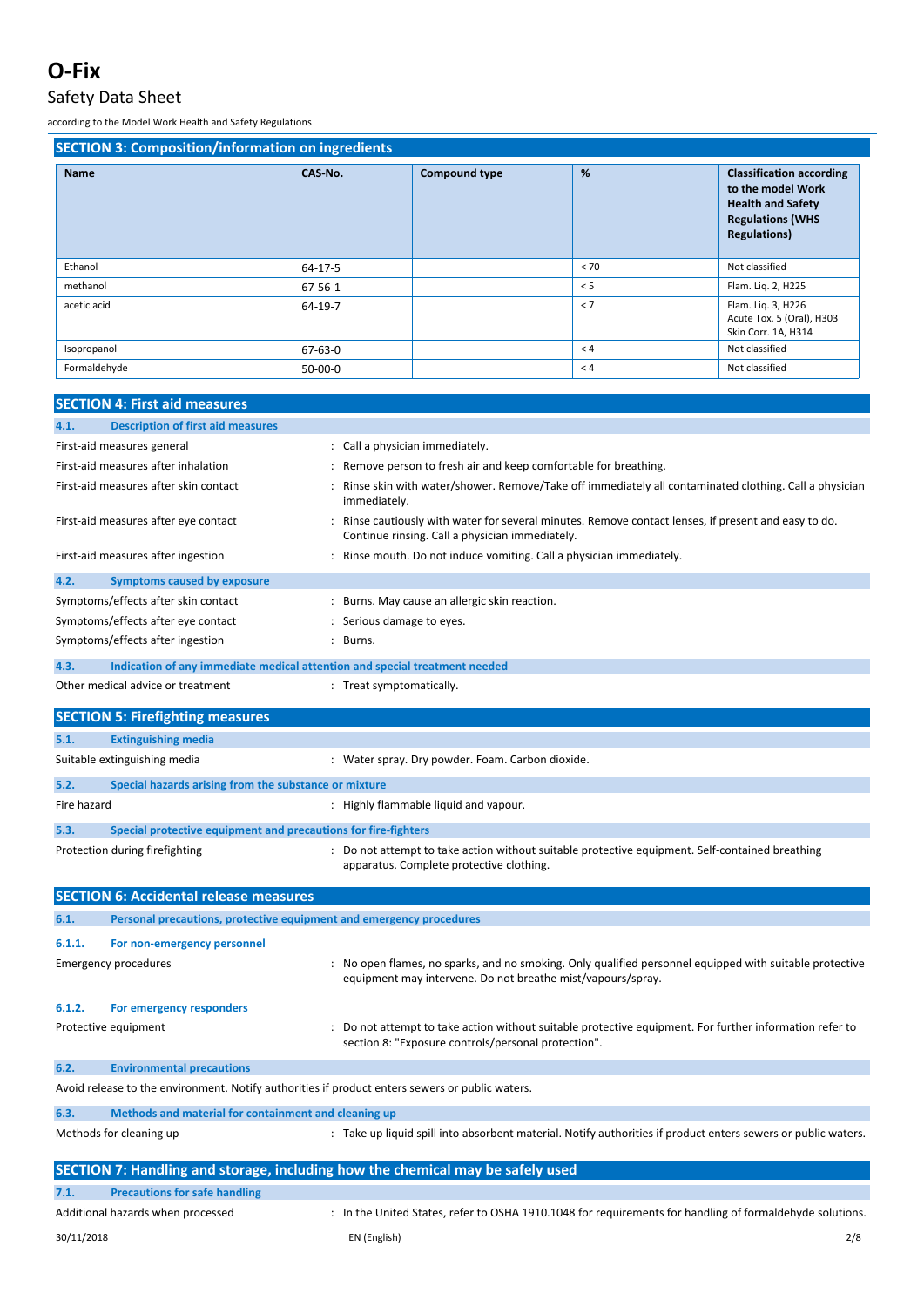### Safety Data Sheet

according to the Model Work Health and Safety Regulations

| Precautions for safe handling                                        | : Ensure good ventilation of the work station. Keep away from heat, hot surfaces, sparks, open flames<br>and other ignition sources. No smoking. Ground/bond container and receiving equipment. Use only<br>non-sparking tools. Take precautionary measures against static discharge. Flammable vapours may<br>accumulate in the container. Use explosion-proof equipment. Wear personal protective equipment.<br>Obtain special instructions before use. Do not handle until all safety precautions have been read and<br>understood. Take all necessary technical measures to avoid or minimize the release of the product on<br>the workplace. Limit quantities of product at the minimum necessary for handling and limit the number<br>of exposed workers. Provide local exhaust or general room ventilation. Floors, walls and other surfaces<br>in the hazard area must be cleaned regularly. Do not breathe mist/vapours/spray. Avoid contact with<br>skin and eyes. |
|----------------------------------------------------------------------|------------------------------------------------------------------------------------------------------------------------------------------------------------------------------------------------------------------------------------------------------------------------------------------------------------------------------------------------------------------------------------------------------------------------------------------------------------------------------------------------------------------------------------------------------------------------------------------------------------------------------------------------------------------------------------------------------------------------------------------------------------------------------------------------------------------------------------------------------------------------------------------------------------------------------------------------------------------------------|
| Hygiene measures                                                     | : Separate working clothes from town clothes. Launder separately. Wash contaminated clothing before<br>reuse. Contaminated work clothing should not be allowed out of the workplace. Do not eat, drink or<br>smoke when using this product. Always wash hands after handling the product.                                                                                                                                                                                                                                                                                                                                                                                                                                                                                                                                                                                                                                                                                    |
| 7.2.<br>Conditions for safe storage, including any incompatibilities |                                                                                                                                                                                                                                                                                                                                                                                                                                                                                                                                                                                                                                                                                                                                                                                                                                                                                                                                                                              |
| Technical measures                                                   | : Ground/bond container and receiving equipment.                                                                                                                                                                                                                                                                                                                                                                                                                                                                                                                                                                                                                                                                                                                                                                                                                                                                                                                             |

Storage conditions **Store in a well-ventilated place.** Keep cool. Keep container tightly closed. Store locked up.

| SECTION 8: Exposure controls/personal protection |                                         |  |  |  |
|--------------------------------------------------|-----------------------------------------|--|--|--|
|                                                  |                                         |  |  |  |
| 8.1.                                             | Control parameters - exposure standards |  |  |  |
|                                                  |                                         |  |  |  |

| <b>Ethanol (64-17-5)</b> |                  |                                                                   |  |  |
|--------------------------|------------------|-------------------------------------------------------------------|--|--|
| USA - ACGIH              | ACGIH STEL (ppm) | 1000 ppm (Ethanol; USA; Short time value; TLV - Adopted<br>Value) |  |  |

| acetic acid (64-19-7) |                  |                                                                                             |  |
|-----------------------|------------------|---------------------------------------------------------------------------------------------|--|
| USA - ACGIH           | ACGIH TWA (ppm)  | 10 ppm (Acetic acid; USA; Time-weighted average exposure<br>limit 8 h: TLV - Adopted Value) |  |
| USA - ACGIH           | ACGIH STEL (ppm) | 15 ppm (Acetic acid; USA; Short time value; TLV - Adopted<br>Value)                         |  |

| methanol (67-56-1) |                  |                                                                                           |  |  |
|--------------------|------------------|-------------------------------------------------------------------------------------------|--|--|
| USA - ACGIH        | ACGIH TWA (ppm)  | 200 ppm (Methanol; USA; Time-weighted average exposure<br>limit 8 h; TLV - Adopted Value) |  |  |
| USA - ACGIH        | ACGIH STEL (ppm) | 250 ppm (Methanol; USA; Short time value; TLV - Adopted<br>Value)                         |  |  |

| Isopropanol (67-63-0) |                  |                                                                                             |  |  |
|-----------------------|------------------|---------------------------------------------------------------------------------------------|--|--|
| USA - ACGIH           | ACGIH TWA (ppm)  | 200 ppm (2-propanol; USA; Time-weighted average<br>exposure limit 8 h; TLV - Adopted Value) |  |  |
| USA - ACGIH           | ACGIH STEL (ppm) | 400 ppm (2-propanol; USA; Short time value; TLV - Adopted<br>Value)                         |  |  |
| USA - ACGIH           | Remark (ACGIH)   | Eye & URT irr; CNS impair                                                                   |  |  |

### **Exposure limit values for the other components**

| 8.2. |                                     |  |
|------|-------------------------------------|--|
|      | No additional information available |  |

| 8.3.                             | <b>Appropriate engineering controls</b> |                                              |  |
|----------------------------------|-----------------------------------------|----------------------------------------------|--|
| Appropriate engineering controls |                                         | Ensure good ventilation of the work station. |  |
| 8.4.                             | <b>Personal protective equipment</b>    |                                              |  |
| Hand protection                  |                                         | Protective gloves                            |  |
| Eye protection                   |                                         | Safety glasses                               |  |
| Skin and body protection         |                                         | Wear suitable protective clothing            |  |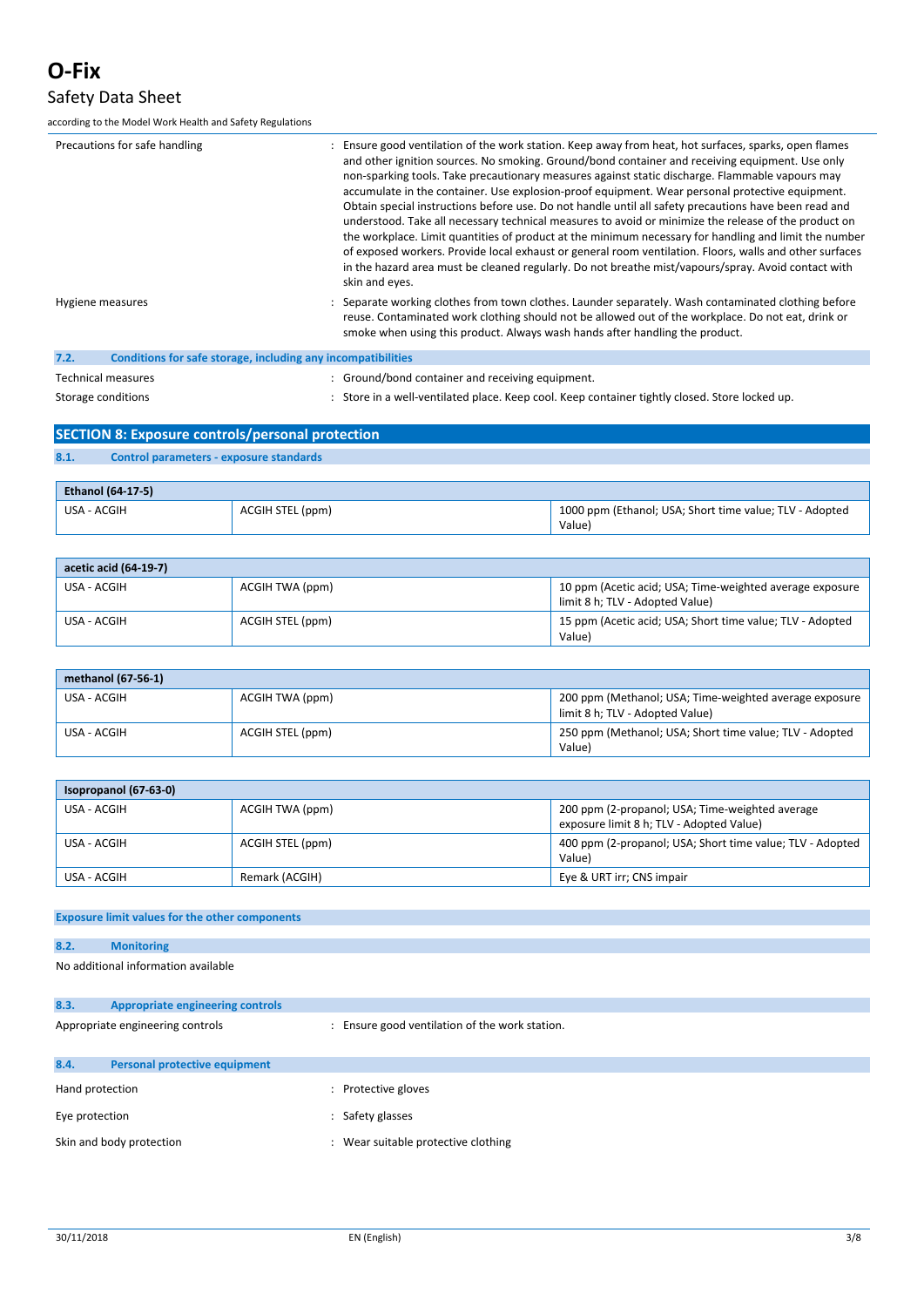### Safety Data Sheet

**SECTION 10: Stability and reactivity**

| Respiratory protection          | : None needed with adequate ventilation. If the occupational exposure limit is exceeded, use an<br>approved organic vapor respirator. Selection of respiratory protection depends on the contaminant<br>type, form, and concentration. Select in accordance with OSHA 1910.134 or other applicable<br>regulations and good industrial hygiene practice. |
|---------------------------------|---------------------------------------------------------------------------------------------------------------------------------------------------------------------------------------------------------------------------------------------------------------------------------------------------------------------------------------------------------|
| Environmental exposure controls | : Avoid release to the environment.                                                                                                                                                                                                                                                                                                                     |

| <b>SECTION 9: Physical and chemical properties</b> |          |
|----------------------------------------------------|----------|
| Physical state                                     | : Liguid |

| Colour                                     | Colourless        |
|--------------------------------------------|-------------------|
| Odour                                      | Pungent           |
| Odour threshold                            | No data available |
| рH                                         | $2.3 - 3$         |
| Relative evaporation rate (butylacetate=1) | No data available |
| Melting point                              | Not applicable    |
| <b>Boiling point</b>                       | No data available |
| Flash point                                | 77 °F /25 °C      |
| Auto-ignition temperature                  | No data available |
| Flammability (solid, gas)                  | No data available |
| Vapour pressure                            | No data available |
| Relative density                           | No data available |
| Density                                    | 0.9               |
| Solubility                                 | No data available |
| Log Pow                                    | No data available |
| Viscosity                                  | No data available |
| <b>Explosive properties</b>                | No data available |
| <b>Explosive limits</b>                    | No data available |
| Minimum ignition energy                    | No data available |
| Fat solubility                             | No data available |

| <b>SECTION 10: Stability and reactivity</b> |                                                                                                           |
|---------------------------------------------|-----------------------------------------------------------------------------------------------------------|
| Reactivity                                  | Highly flammable liquid and vapour.                                                                       |
| Chemical stability                          | Stable under normal conditions.                                                                           |
| Possibility of hazardous reactions          | No dangerous reactions known under normal conditions of use.                                              |
| Conditions to avoid                         | : Avoid contact with hot surfaces. Heat. No flames, no sparks. Eliminate all sources of ignition.         |
| Hazardous decomposition products            | : Under normal conditions of storage and use, hazardous decomposition products should not be<br>produced. |

| <b>SECTION 11: Toxicological information</b> |                  |
|----------------------------------------------|------------------|
| Acute toxicity (oral)                        | Not classified   |
| Acute toxicity (dermal)                      | Not classified   |
| Acute toxicity (inhalation)                  | : Not classified |

| <b>Ethanol (64-17-5)</b>   |                                                                                                        |
|----------------------------|--------------------------------------------------------------------------------------------------------|
| LD50 oral rat              | 10740 mg/kg bodyweight (Rat; OECD 401: Acute Oral Toxicity; Experimental value)                        |
| LD50 dermal rabbit         | > 16000 mg/kg (Rabbit; Literature study)                                                               |
| acetic acid (64-19-7)      |                                                                                                        |
| LD50 oral rat              | 3310 mg/kg bodyweight (Rat; Other; Read-across)                                                        |
| methanol (67-56-1)         |                                                                                                        |
| LD50 oral rat              | >5000 mg/kg (Rat; BASF test; Literature study; 1187-2769 mg/kg bodyweight; Rat; Weight of<br>evidence) |
| LD50 dermal rabbit         | 15800 mg/kg (Rabbit; Literature study)                                                                 |
| LC50 inhalation rat (mg/l) | 85 mg/l/4h (Rat; Literature study)                                                                     |
| LC50 inhalation rat (ppm)  | 64000 ppm/4h (Rat; Literature study)                                                                   |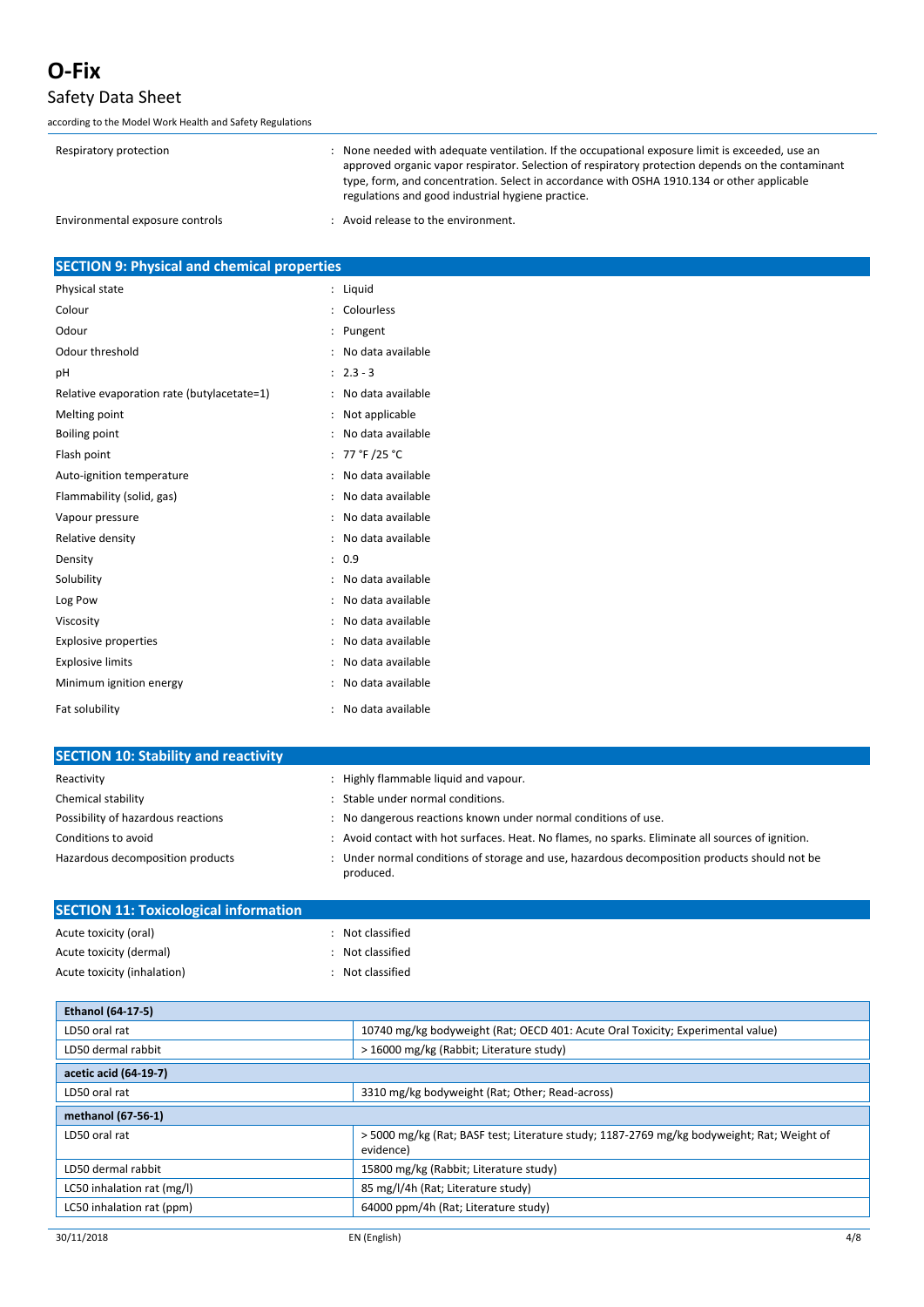### Safety Data Sheet

according to the Model Work Health and Safety Regulations

| Isopropanol (67-63-0)             |                                                                                           |
|-----------------------------------|-------------------------------------------------------------------------------------------|
| LD50 dermal rabbit                | 12870 mg/kg (Rabbit; Experimental value; Equivalent or similar to OECD 402; 16.4; Rabbit) |
| LC50 inhalation rat (mg/l)        | 73 mg/l/4h (Rat)                                                                          |
| Skin corrosion/irritation         | : Causes severe skin burns and eye damage.                                                |
|                                   | pH: 2.3 - 3                                                                               |
| Serious eye damage/irritation     | : $pH: 2.3 - 3$                                                                           |
| Respiratory or skin sensitisation | : Not classified                                                                          |
| Germ cell mutagenicity            | : Not classified                                                                          |
| Carcinogenicity                   | Not classified<br>$\ddot{\phantom{a}}$                                                    |
| Reproductive toxicity             | : Not classified                                                                          |
| STOT-single exposure              | : Not classified                                                                          |
| STOT-repeated exposure            | Not classified<br>$\ddot{\phantom{a}}$                                                    |
| Aspiration hazard                 | Not classified<br>$\cdot$                                                                 |
| O-Fix                             |                                                                                           |
| Density                           | 0.9                                                                                       |

### **SECTION 12: Ecological information**

According to the National Code of Practice for the Preparation of Material Safety Data Sheets, Environmental classification information is not mandatory. Information relevant for GHS classification is available on request

| 12.1.<br><b>Ecotoxicity</b> |                                                                                 |
|-----------------------------|---------------------------------------------------------------------------------|
| Ecology - general           | Before neutralisation, the product may represent a danger to aquatic organisms. |
| Acute aguatic toxicity      | : Not classified                                                                |
| Chronic aquatic toxicity    | Not classified                                                                  |

| 12.2.<br><b>Persistence and degradability</b> |                                                                                                                                                                            |
|-----------------------------------------------|----------------------------------------------------------------------------------------------------------------------------------------------------------------------------|
| Ethanol (64-17-5)                             |                                                                                                                                                                            |
| Persistence and degradability                 | Readily biodegradable in water. Biodegradable in the soil. Highly mobile in soil.                                                                                          |
| Biochemical oxygen demand (BOD)               | $0.8 - 0.967$ g O <sub>2</sub> /g substance                                                                                                                                |
| Chemical oxygen demand (COD)                  | 1.7 $g O2/g$ substance                                                                                                                                                     |
| ThOD                                          | 2.1 g $O_2/g$ substance                                                                                                                                                    |
| BOD (% of ThOD)                               | 0.43                                                                                                                                                                       |
| acetic acid (64-19-7)                         |                                                                                                                                                                            |
| Persistence and degradability                 | Readily biodegradable in water. Biodegradable in the soil. Highly mobile in soil.                                                                                          |
| Biochemical oxygen demand (BOD)               | 0.6 - 0.74 g $O2/g$ substance                                                                                                                                              |
| Chemical oxygen demand (COD)                  | 1.03 g $O_2/g$ substance                                                                                                                                                   |
| ThOD                                          | 1.07 g $O_2/g$ substance                                                                                                                                                   |
| methanol (67-56-1)                            |                                                                                                                                                                            |
| Persistence and degradability                 | Readily biodegradable in water. Biodegradable in the soil. Highly mobile in soil.                                                                                          |
| Biochemical oxygen demand (BOD)               | $0.6 - 1.12$ g O <sub>2</sub> /g substance                                                                                                                                 |
| Chemical oxygen demand (COD)                  | 1.42 g $O_2/g$ substance                                                                                                                                                   |
| ThOD                                          | 1.5 g $O2/g$ substance                                                                                                                                                     |
| BOD (% of ThOD)                               | 0.8 (Literature study)                                                                                                                                                     |
| Formaldehyde (50-00-0)                        |                                                                                                                                                                            |
| Persistence and degradability                 | Readily biodegradable in water. No (test)data on mobility of the components available.<br>Photodegradation in the air.                                                     |
| Biochemical oxygen demand (BOD)               | 0.64 g $O2/g$ substance                                                                                                                                                    |
| Chemical oxygen demand (COD)                  | 1.06 g $O_2/g$ substance                                                                                                                                                   |
| ThOD                                          | 1.068 g $O2/g$ substance                                                                                                                                                   |
| BOD (% of ThOD)                               | 0.6                                                                                                                                                                        |
| Isopropanol (67-63-0)                         |                                                                                                                                                                            |
| Persistence and degradability                 | Readily biodegradable in water. Biodegradable in the soil. Biodegradable in the soil under anaerobic<br>conditions. No (test) data on mobility of the substance available. |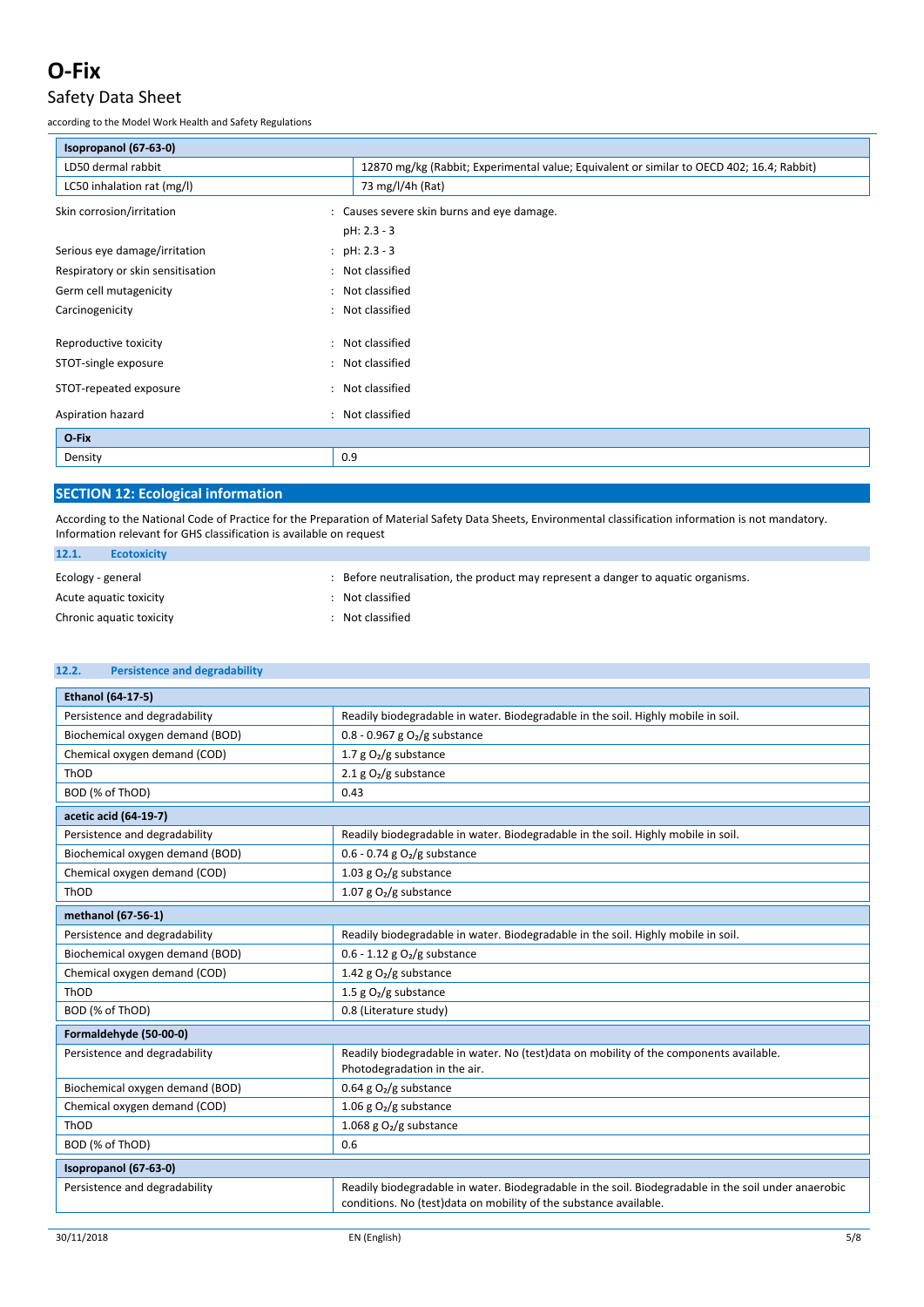### Safety Data Sheet

| Isopropanol (67-63-0)                     |                                                               |
|-------------------------------------------|---------------------------------------------------------------|
| Biochemical oxygen demand (BOD)           | 1.19 g $O_2/g$ substance                                      |
| Chemical oxygen demand (COD)              | 2.23 g $O2/g$ substance                                       |
| ThOD                                      | 2.4 g $O2/g$ substance                                        |
| 12.3.<br><b>Bioaccumulative potential</b> |                                                               |
| <b>Ethanol (64-17-5)</b>                  |                                                               |
| BCF fish 1                                | See section 12.1 on ecotoxicology                             |
| Log Pow                                   | See section 12.1 on ecotoxicology                             |
| Log Koc                                   | See section 12.1 on ecotoxicology                             |
| Bioaccumulative potential                 | Low potential for bioaccumulation (Log Kow < 4).              |
| acetic acid (64-19-7)                     |                                                               |
| BCF fish 1                                | See section 12.1 on ecotoxicology                             |
| Log Pow                                   | See section 12.1 on ecotoxicology                             |
| Log Koc                                   | See section 12.1 on ecotoxicology                             |
| Bioaccumulative potential                 | Low potential for bioaccumulation (Log Kow < 4).              |
| methanol (67-56-1)                        |                                                               |
| BCF fish 1                                | See section 12.1 on ecotoxicology                             |
| Log Pow                                   | See section 12.1 on ecotoxicology                             |
| Log Koc                                   | See section 12.1 on ecotoxicology                             |
| Bioaccumulative potential                 | Low potential for bioaccumulation (BCF < 500).                |
| Formaldehyde (50-00-0)                    |                                                               |
| Log Pow                                   | See section 12.1 on ecotoxicology                             |
| Bioaccumulative potential                 | Bioaccumulation: not applicable.                              |
| Isopropanol (67-63-0)                     |                                                               |
| Log Pow                                   | See section 12.1 on ecotoxicology                             |
| Bioaccumulative potential                 | Low potential for bioaccumulation (Log Kow < 4).              |
|                                           |                                                               |
| 12.4.<br><b>Mobility in soil</b>          |                                                               |
| <b>Ethanol (64-17-5)</b>                  |                                                               |
| Surface tension                           | $0.022$ N/m (20 °C)                                           |
| Log Pow                                   | See section 12.1 on ecotoxicology                             |
| Log Koc                                   | See section 12.1 on ecotoxicology                             |
| acetic acid (64-19-7)                     |                                                               |
| Surface tension                           | 0.028 N/m (20 °C)                                             |
| Log Pow                                   | See section 12.1 on ecotoxicology                             |
| Log Koc                                   | See section 12.1 on ecotoxicology                             |
| Ecology - soil                            | May be harmful to plant growth, blooming and fruit formation. |
| methanol (67-56-1)                        |                                                               |
| Surface tension                           | $0.023$ N/m (20 °C)                                           |
| Log Pow                                   | See section 12.1 on ecotoxicology                             |
| Log Koc                                   | See section 12.1 on ecotoxicology                             |
| Formaldehyde (50-00-0)                    |                                                               |
| Log Pow                                   | See section 12.1 on ecotoxicology                             |
| Isopropanol (67-63-0)                     |                                                               |
| Surface tension                           | $0.021$ N/m (25 °C)                                           |
| Log Pow                                   | See section 12.1 on ecotoxicology                             |
| <b>Other adverse effects</b><br>12.5.     |                                                               |
|                                           |                                                               |
|                                           | : Not classified                                              |
| Ozone<br>Other adverse effects            | : No additional information available                         |

| <b>SECTION 13: Disposal considerations</b> |                                                                                               |
|--------------------------------------------|-----------------------------------------------------------------------------------------------|
| Waste treatment methods                    | . Dispose of contents/container in accordance with licensed collector's sorting instructions. |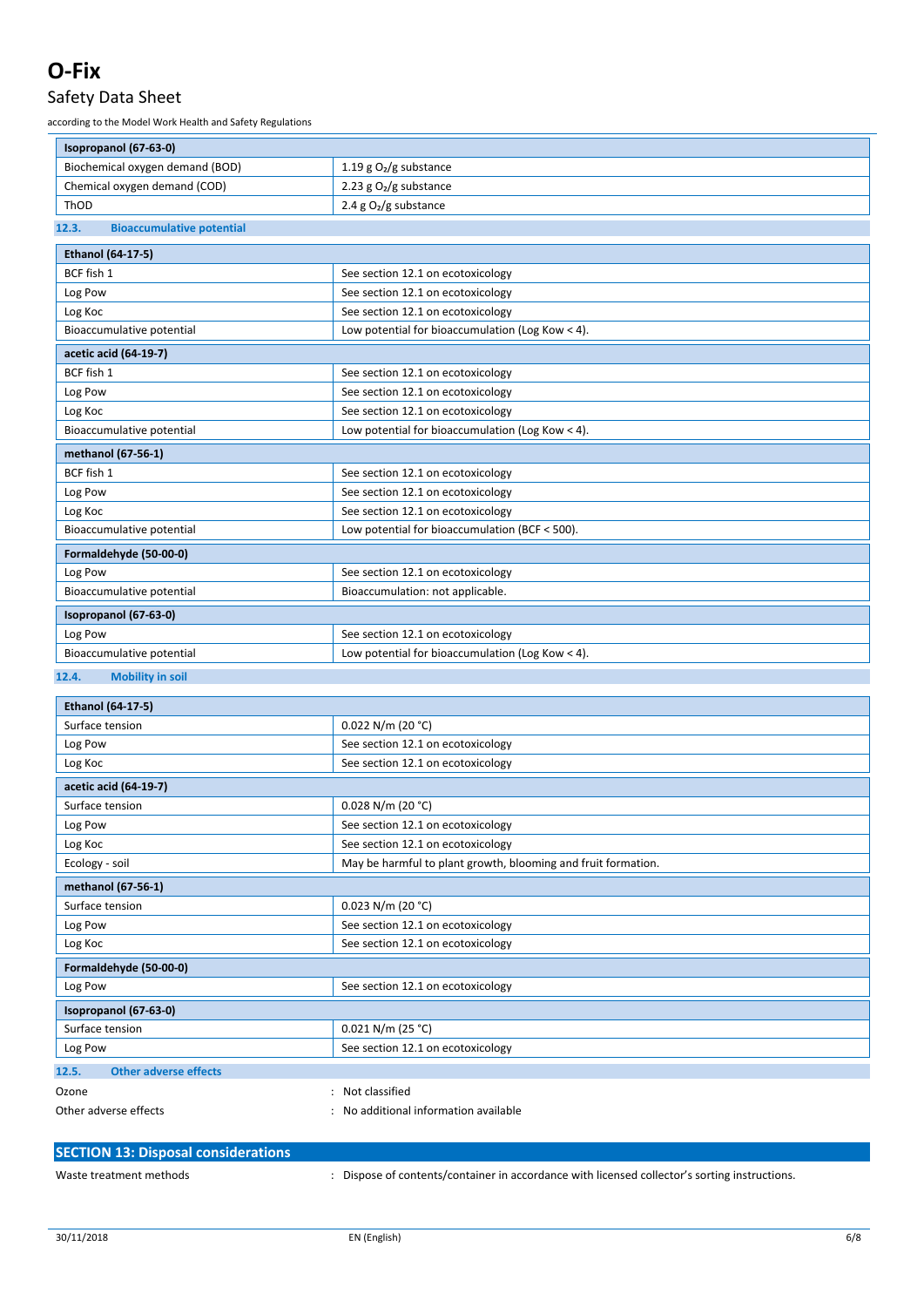## Safety Data Sheet

| <b>SECTION 14: Transport information</b>        |                                     |  |  |  |  |
|-------------------------------------------------|-------------------------------------|--|--|--|--|
| 14.1.<br><b>UN</b> number                       |                                     |  |  |  |  |
| UN-No. (IMDG)                                   | 2924                                |  |  |  |  |
| UN-No. (IATA)                                   | 2924                                |  |  |  |  |
| 14.2.<br><b>Proper Shipping Name - Addition</b> |                                     |  |  |  |  |
| Proper Shipping Name (IMDG)                     | FLAMMABLE LIQUID, CORROSIVE, N.O.S. |  |  |  |  |
| Proper Shipping Name (IATA)                     | Flammable liquid, corrosive, n.o.s. |  |  |  |  |

| 14.3.       | <b>Transport hazard class(es)</b> |                           |  |
|-------------|-----------------------------------|---------------------------|--|
| <b>IMDG</b> |                                   |                           |  |
|             | Transport hazard class(es) (IMDG) | : 3(8)                    |  |
|             | Danger labels (IMDG)              | : 3, 8                    |  |
|             |                                   | $\ddot{\phantom{a}}$<br>巠 |  |
| <b>IATA</b> |                                   |                           |  |
|             | Transport hazard class(es) (IATA) | : 3(8)                    |  |
|             | Hazard labels (IATA)              | : 3, 8                    |  |
|             |                                   | ÷                         |  |

| 3 (8) |  |
|-------|--|
| 3, 8  |  |
|       |  |

| 14.4.<br><b>Packing group</b>                |                                                                   |
|----------------------------------------------|-------------------------------------------------------------------|
| Packing group (IMDG)                         | $: \mathbb{H}$                                                    |
| Packing group (IATA)                         | $: \mathbb{H}$                                                    |
| 14.5.<br><b>Environmental hazards</b>        |                                                                   |
| Marine pollutant                             | : No                                                              |
| <b>Special precautions for user</b><br>14.6. |                                                                   |
| Specific storage requirement                 | : No data available                                               |
| Shock sensitivity                            | : No data available                                               |
| <b>Additional information</b><br>14.7.       |                                                                   |
| Other information                            | : No supplementary information available                          |
| <b>Transport by road and rail</b>            |                                                                   |
| Not applicable                               |                                                                   |
| <b>Transport by sea</b>                      |                                                                   |
| UN-No. (IMDG)                                | : 2924                                                            |
| Special provisions (IMDG)                    | : 223, 274                                                        |
| Limited quantities (IMDG)                    | : 5L                                                              |
| Excepted quantities (IMDG)                   | E1                                                                |
| Packing instructions (IMDG)                  | : P001                                                            |
| IBC packing instructions (IMDG)              | : IBC03                                                           |
| Tank instructions (IMDG)                     | : T7                                                              |
| Tank special provisions (IMDG)               | : TP1, TP28                                                       |
| EmS-No. (Fire)                               | : F-E - FIRE SCHEDULE Echo - NON-WATER-REACTIVE FLAMMABLE LIQUIDS |
| EmS-No. (Spillage)                           | : S-C - SPILLAGE SCHEDULE Charlie - FLAMMABLE CORROSIVE LIQUIDS   |
| Stowage category (IMDG)                      | : A                                                               |
| Flash point (IMDG)                           | : $77F/25C$                                                       |
|                                              |                                                                   |